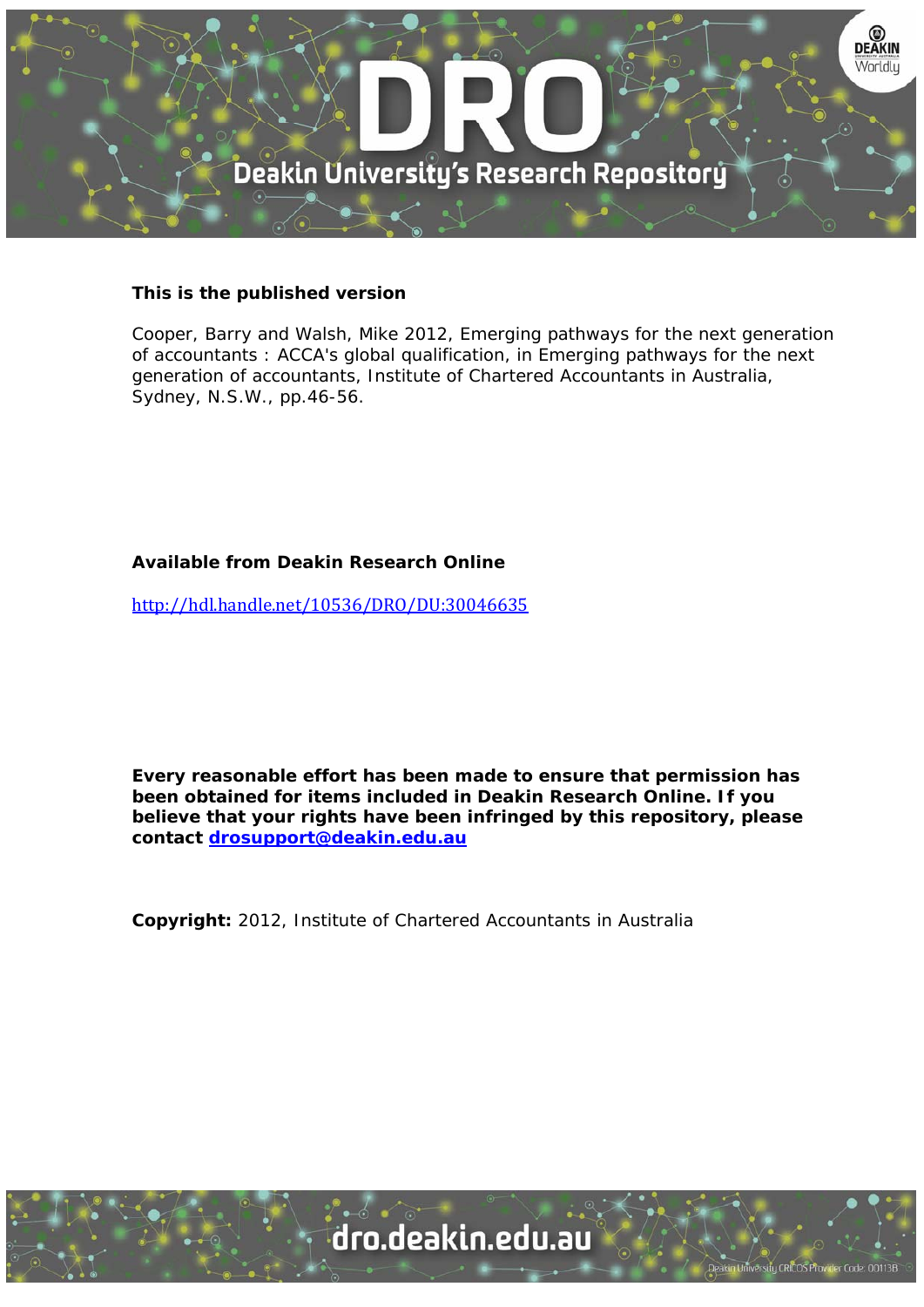# Chapter 5

# Emerging Pathways for the Next Generation of Accountants: ACCA's Global Qualification

Barry Cooper and Mike Walsh

# Introduction

No one can predict what the future will hold. The only thing we can predict is that the world of the future will be different from the world of today. To keep pace with change, the Association of Chartered Certified Accountants (ACCA), like all professional bodies, will need to reinvent itself, perhaps at a faster rate than ever before. The ACCA is already championing a number of themes through its *Accountancy Futures* program of theme-led research and insights, helping prepare the accounting profession for the immediate and longer-term challenges the future global economy will bring.

In considering the future, this chapter discusses the ACCA's emerging pathways in the context of six key areas. These include the ACCA's history and background; its current vision; future trends and emerging pathways; integration of ethics into the ACCA qualification; integrated reporting; and the impact of IT on education and learning.

# The ACCA's history and background

Since its foundation in 1904, changes within the ACCA have been considerable. Arthur Priddle, the ACCA's first President, would hardly recognise the organisation he helped to establish. By offering its examinations worldwide, the ACCA has grown enormously, especially in the last 20 years. As early as the 1930s, the ACCA began offering its exams outside the United Kingdom and by the 1950s had established branches in former British colonies such as Hong Kong, Singapore, Trinidad and Tobago, and Nigeria. In 1965, the ACCA set up its first joint examination scheme in Jamaica, followed by similar developments in a number of other countries. Rapid expansion into 170 countries over the past 40 years has provided pathways for thousands of students, in both developing and developed countries (there are currently 424,000 enrolled), to gain an accounting qualification. A summarised history is shown in Table 1.

# The ACCA's current vision and core values

The ACCA's vision is that it will be universally recognised by employers in the corporate, practice and public sectors, as the leading global professional accounting body in reputation, influence and size. It is therefore critical that employers value the competence of the accountants that the ACCA produces. Supporting members with a qualification that makes them desirable in the workplace is at the heart of the ACCA's goal.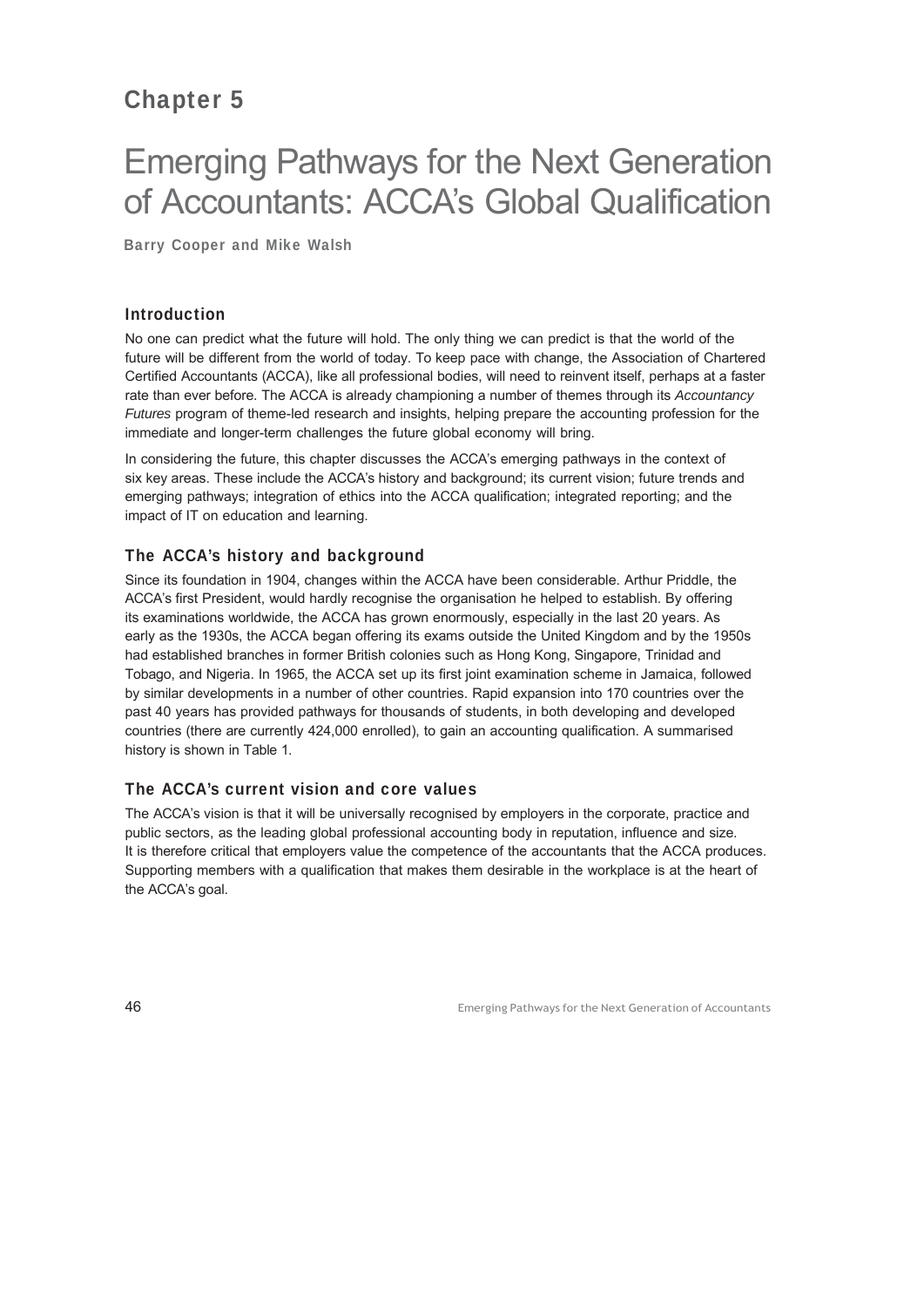# **Table 1:** The ACCA 1904 to 2011

| 1904 - 1949                                                                                                                                                                                                                                                                                                                                                                                                                                                                                                                             | 1950 - 1989                                                                                                                                                                                                                                                                                                                                                                                                                                                                                                                                                                                                                                                                                                                                                                                                                                                                                                                                                                                                                                                                                                                                                                                        | 1990 - 2000                                                                                                                                                                                                                                                                                                                                                                                                                                                                                                                                                                                                                                                | 2001 - 2011                                                                                                                                                                                                                                                                                                                                                                                                                                                                                                                                                                     |
|-----------------------------------------------------------------------------------------------------------------------------------------------------------------------------------------------------------------------------------------------------------------------------------------------------------------------------------------------------------------------------------------------------------------------------------------------------------------------------------------------------------------------------------------|----------------------------------------------------------------------------------------------------------------------------------------------------------------------------------------------------------------------------------------------------------------------------------------------------------------------------------------------------------------------------------------------------------------------------------------------------------------------------------------------------------------------------------------------------------------------------------------------------------------------------------------------------------------------------------------------------------------------------------------------------------------------------------------------------------------------------------------------------------------------------------------------------------------------------------------------------------------------------------------------------------------------------------------------------------------------------------------------------------------------------------------------------------------------------------------------------|------------------------------------------------------------------------------------------------------------------------------------------------------------------------------------------------------------------------------------------------------------------------------------------------------------------------------------------------------------------------------------------------------------------------------------------------------------------------------------------------------------------------------------------------------------------------------------------------------------------------------------------------------------|---------------------------------------------------------------------------------------------------------------------------------------------------------------------------------------------------------------------------------------------------------------------------------------------------------------------------------------------------------------------------------------------------------------------------------------------------------------------------------------------------------------------------------------------------------------------------------|
| 1,000 members in<br>1910, 13 members<br>outside the UK, 2,800<br>students in 1922<br>First woman to belong<br>to a professional<br>accounting body<br>becomes a member<br>in 1909.<br>First body to examine<br>tax and cost accounting.<br>First variant papers are<br>introduced in 1922.<br>First branches opened<br>outside the United<br>Kingdom in South Africa<br>in 1913 and in Malaya<br>(Malaysia) in 1936.<br>Exams provided outside<br>the United Kingdom<br>in the 1930s.<br>Recognised by<br>the 1948 UK<br>Companies Act. | 25,000 members and 22,600<br>students in 1970<br>1950s<br>Branches are set up in Hong Kong,<br>Southern Rhodesia (Zimbabwe),<br>Trinidad and Tobago, British Guiana<br>(Guyana), Nigeria and Nyasaland<br>(Malawi).<br>1960s<br>Formal links are developed in<br>Africa as accounting bodies are<br>established in Ghana, Malawi,<br>Nigeria and Sierra Leone, followed<br>by Botswana, Ethiopia, Kenya,<br>Tanzania, Uganda and Zambia.<br>1965<br>A joint examination scheme<br>is established in Jamaica,<br>leading to partnerships with<br>many bodies in the Caribbean.<br>The Malaysian branch is formed<br>after the separation of Singapore<br>and Malaysia.<br>1975<br>A committee is set up in Australia,<br>which subsequently expands<br>to include New Zealand.<br>1980s<br>The ACCA begins to explore<br>opportunities in Central and<br>Eastern Europe, helping to develop<br>the profession in former Soviet<br>states and in the Russian Federation.<br>A branch is also set up in Canada,<br>and then in the United States.<br>1988<br>Market development<br>starts in Mainland China.<br>The ACCA elects the first female<br>president of an international<br>accounting body. | 50,000 members<br>and nearly 130,000<br>students in 1996<br>1991<br>An environmental<br>reporting awards<br>scheme is introduced,<br>the first of its kind.<br>1996<br>First body to base its<br>syllabus on International<br><b>Accounting Standards</b><br>(IAS later IFRS).<br>1997<br>First International<br>Assembly meeting held.<br>Market development<br>commences in the<br>Middle East.<br>The ACCA collaborates<br>with UNCTAD to produce<br>its Global Curriculum.<br>The ACCA begins to<br>work with the World<br>Bank and others on<br>capacity building<br>projects in Africa,<br>the Asia-Pacific.<br>the Caribbean and<br>Eastern Europe. | 147,000 members and<br>424,000 students in<br>2011, over 60% are<br>outside the UK<br>Introduction of the<br>online Professional<br>Ethics Module as<br>part of the ACCA<br>qualification.<br>Some 700,000<br>examinations held in<br>401 centres in 151<br>countries in 2011.<br>The ACCA now<br>provides its services<br>through a network<br>of 83 offices and<br>centres in 170 countries.<br>The ACCA works with<br>IFAC to produce its<br><b>International Education</b><br>Standards.<br>The ACCA works with<br>UNCTAD to produce<br>its capacity building<br>framework. |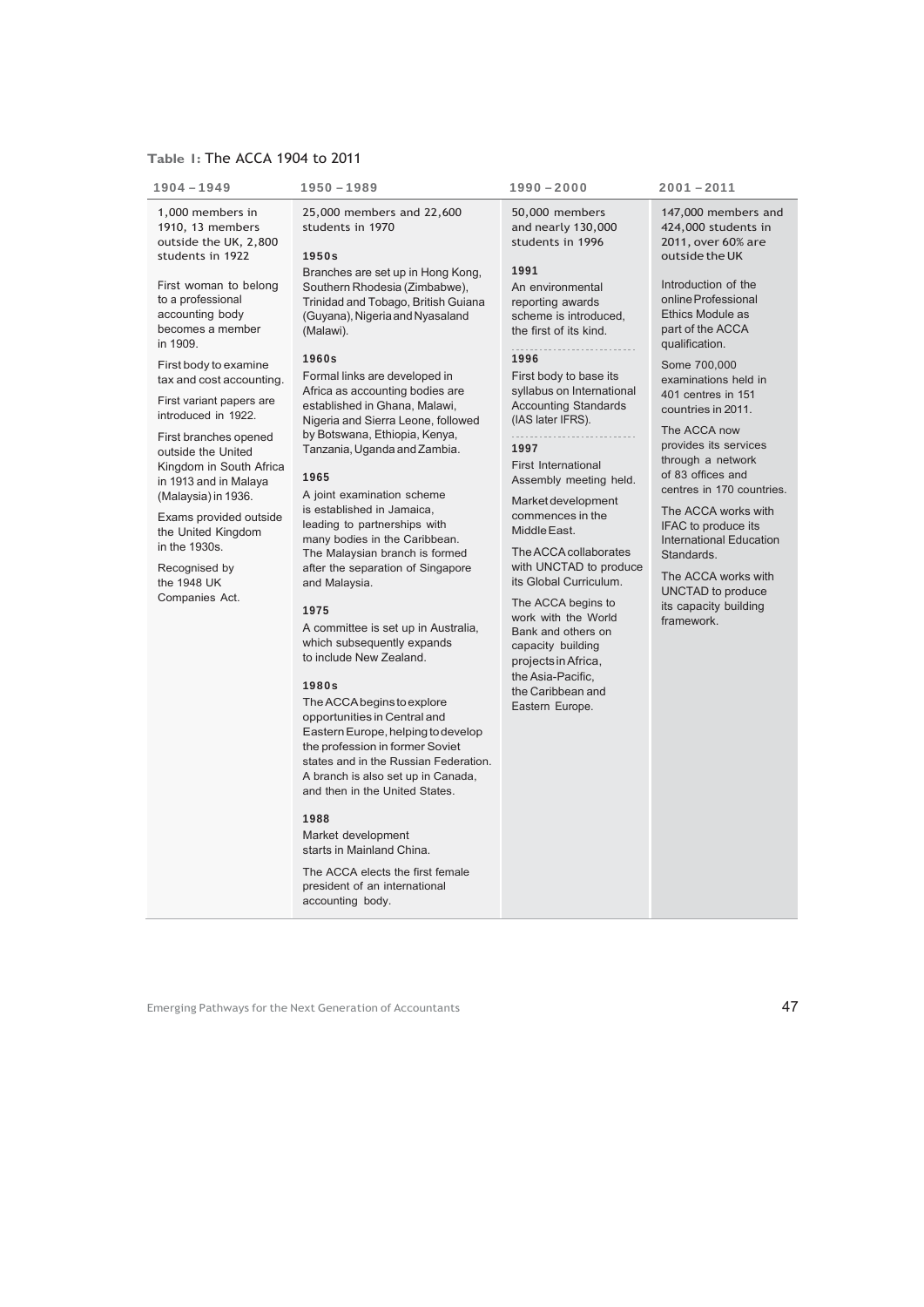The ACCA springs from, and has been driven quite consistently by, its founding principles, namely to provide opportunity to all people of merit and application, regardless of their background. Following on from this objective, there are five core values that resonate with members, students and ACCA staff around the world. These are opportunity, integrity, diversity, innovation and accountability.

*Opportunity* comes first when opening up pathways to professionalism and to a professional career. The ACCA provides opportunity, free from artificial barriers, to people around the world, whether students, members or employees and we support them in their careers. This opportunity comes from our range of qualifications, the support for ACCA members, its research and insights program and its technical expertise.

In 2005, the ACCA conducted a consultation with students and members to ask whether a degree should be a prerequisite for revised professional ACCA qualifications. The results revealed overwhelming support to keep the ACCA as inclusive as possible and maintain its open access policy, although many students nowadays gain a degree before taking the ACCA exams.

The complementary accounting technician level qualification – Certified Accounting Technician (CAT) – started in 1998 to allow access for those without degree entry requirements. A new suite of qualifications under the umbrella of Foundations in Accountancy (FIA) was launched in December 2011. The new structure enables people to 'mix and match' to obtain the qualifications and certifications they want and need. Many ACCA students, particularly from developing countries, have not been to university, so they value the partnership with Oxford Brookes University, which enables them to obtain a degree through their ACCA studies. The degree started in 2000 and to date almost 15,000 students have graduated.

*Integrity* is a very important core value of the ACCA and is clearly reflected in the professional qualification. The ACCA itself acts ethically and works in the public interest to deliver public value – that means treating people fairly and honestly. It is critical that through their ACCA qualification, ACCA members not only gain knowledge but also the tools and mindset to enable them to embed professional ethics into their daily lives and to act with integrity. This ethical dimension is supported by online ethics module examinations and practical experience requirements.

The ACCA's third value is *Diversity* as a pathway to a professional career. The ACCA respects and values difference, embracing diversity in its people and in its output. Since November 2011, the ACCA has hosted a series of roundtables to discuss the issue of diversity. These events have taken place in Delhi, Singapore and London, and were held jointly with the UK-based Economic and Social Research Council (ESRC). The ultimate aim of these events is to influence policy and to contribute to a debate about diversity. Diversity means different things to different people in different places. But for the ACCA and the ESRC, the aim is to explore the link between diversity and innovation and, in particular, the advantages to organisations in encouraging diversity to achieve business benefits.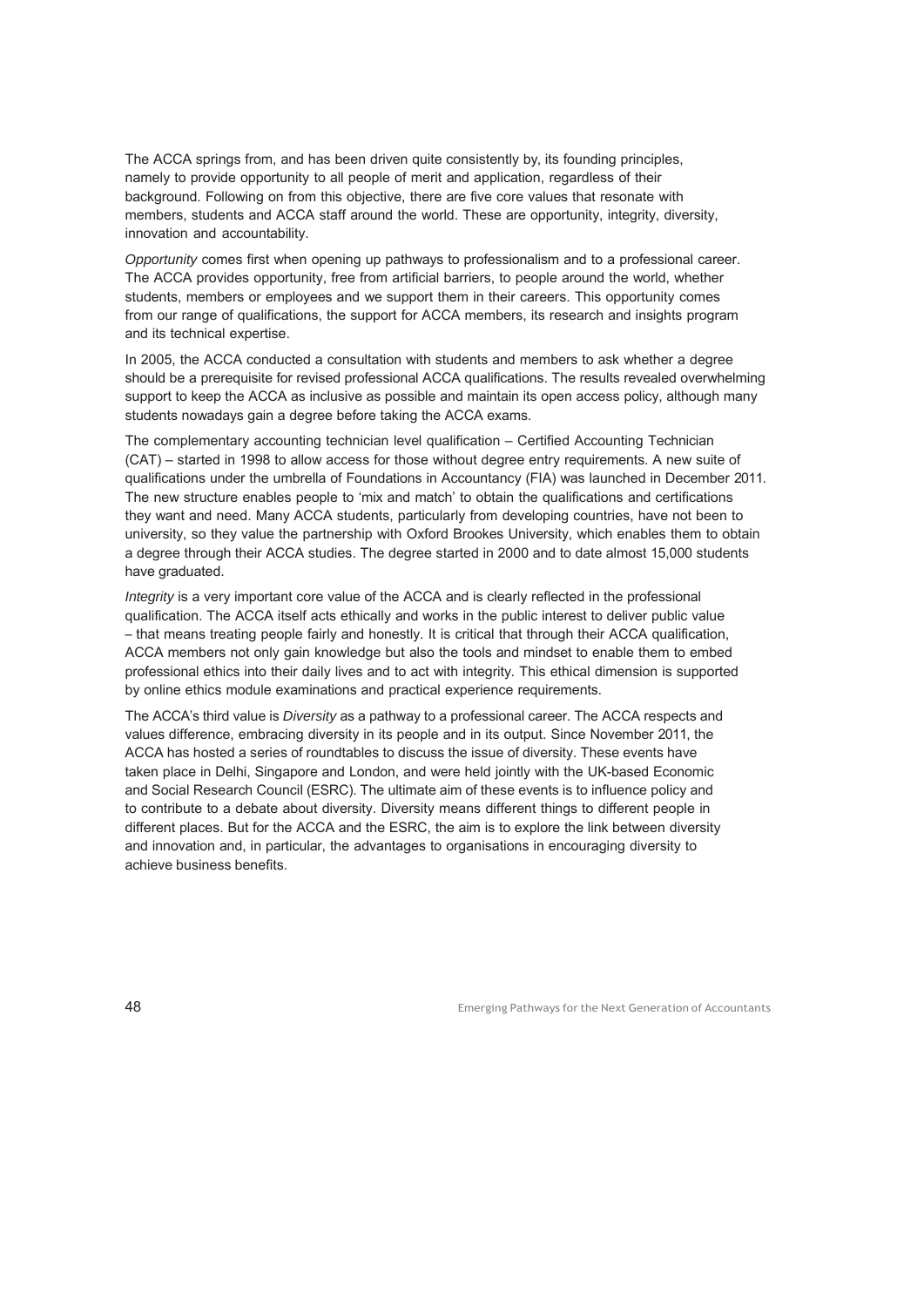Being diverse also means that the ACCA works in partnership with other organisations by conducting Joint Examination Schemes (JES), the purpose of which is to support the development of the global profession. By working in partnership with national accounting bodies, the ACCA is able to increase access to a high quality, internationally recognised qualification, while ensuring local relevance. Students also benefit by receiving support from both the ACCA and the JES partner. Currently, paper exams are offered in 401 centres in 151 countries worldwide, and this number is growing. The ACCA also sets exams in 21 different tax jurisdictions and a similar number of law papers.

*Innovation* is the next value. The ACCA needs to offer different ways to deliver qualifications and to be contemporary in what it does. Since its formation in 1904, the ACCA has been consistently distinctive in outlook, character, reach and mission. Its history and development shows that the ACCA has been a pioneer, making innovations in accounting education and professional support to improve opportunity and deliver consistent quality global standards. Currently, the ACCA's professional qualification has three computer-based exams (CBE), and the new FIA has seven. The ACCA has approximately 320 licensed centres in 67 countries running computer-based exams.

Last, but by no means least, is *Accountability*. This value asserts that the ACCA accepts individual and corporate responsibility for its actions, working together to deliver a quality service and to promote the best interests of its stakeholders. The ACCA's own pathways are centred on a global framework that works closely with regulators, learning providers, other membership bodies, as well as policymakers, standards setters, employers and oversight bodies.

#### Future trends and emerging pathways

The framework for creating a pathway for the next generation of accountants raises some questions: What will this next generation need? Where will they work? What will their jobs look like? And how will they deal with the challenges ahead of them?

Generations X and Y have grown up, and Generation Z is now hitting the job market. The next challenge for employers and for professional bodies is to deal with the needs of Generation C – always clicking, always connected and always communicating.

Managing the aspirations of the youngest generation in finance will be a big challenge for organisations in the next decade, but equally, so will the on-going management of the aforementioned X, Y and Z generations. Young people are now Internet literate, digitally connected and will want to work in very different ways, and hence will want different career pathways. In a corporate world where finance careers are becoming less uniform, the emergence of career paths based on a corporate 'lattice' rather than a corporate ladder will be the norm. The future professional will also work in increasingly diverse and connected teams, including through shared service centres. How organisations such as the ACCA and other professional bodies steer this generation through their careers will be very important. Enabling students and members to achieve and reach their potential is the business that all professional bodies are in.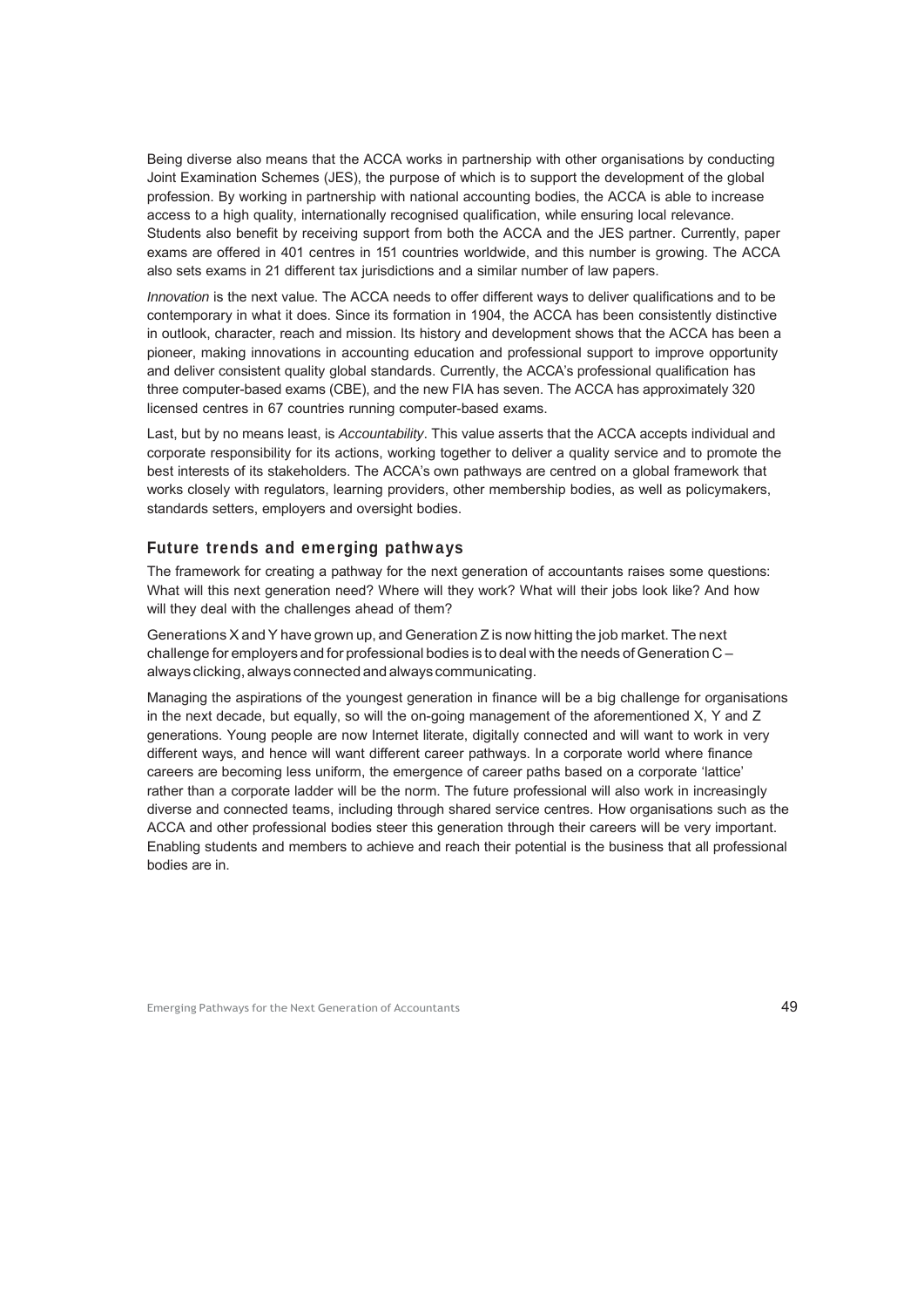As a global body, the ACCA has to consider future trends. A key issue is the impact of IT on accountants, which will probably lead to the de-skilling of many professional tasks, especially in the production of financial reports. Much of this work may go to accounting technicians who will be IT literate. The ACCA has to take this into account in its technician as well as its professional qualifications. The possible rise of protectionism driven by nationalistic aspirations and the economic recession are also issues of concern, and the pressures of globalisation may yet lead to greater integration of financial reporting systems. IFRS seems to be the system of choice but convergence seems to be rather more likely than full harmonisation, with various national opt-outs. The ACCA sets its primary qualification based on IFRS but if this is not a uniform standard, then the ACCA has to consider additional variants.

Organisations have a fundamental responsibility to account for their impact on society and the environment, and accountants have a growing role in enabling business and policymakers to measure, understand and reduce environmental impacts. The ACCA regularly publishes reports and articles on environmental accounting (see the ACCA's website, www.accaglobal.com). Accountants will have a key role to play in bringing about a low-carbon world, through leading on the disclosure of companies' carbon emissions and the auditing of these disclosures to quantify and promote the financial consequences of climate change. As a driver for this, the ACCA believes it will be imperative to have a common, internationally accepted carbon accounting standard.

A recent research report from the ACCA (ACCA, 2012) found that, according to finance experts from 20 leading global organisations, there is 'no turning back' from finance-shared services and outsourcing as a future delivery model for the finance function. But global leaders featured in the report continue to recognise capability shortfalls, from the effectiveness of change management processes to the lack of focus on the retained finance team. Also, there is an inability to see shared services and outsourcing in the context of an overarching vision for finance. These are the types of issues the ACCA has to consider in designing its qualification for the next generation of finance professionals. As can be seen from Figure 1, the ACCA qualification has moved on from the traditional subjects in accounting and auditing. The qualification now includes coverage of management, ethics, risk and corporate governance, in an attempt to address the changing needs of the accounting profession.

The ACCA does not offer tuition itself. However, the ACCA's directory of tuition providers lists 251 ACCA Approved Learning Partners and 678 other tuition providers. The ACCA also approves four publishers of study materials, in addition to listing ten other publishers. These represent a considerable volume of support for the ACCA's qualification.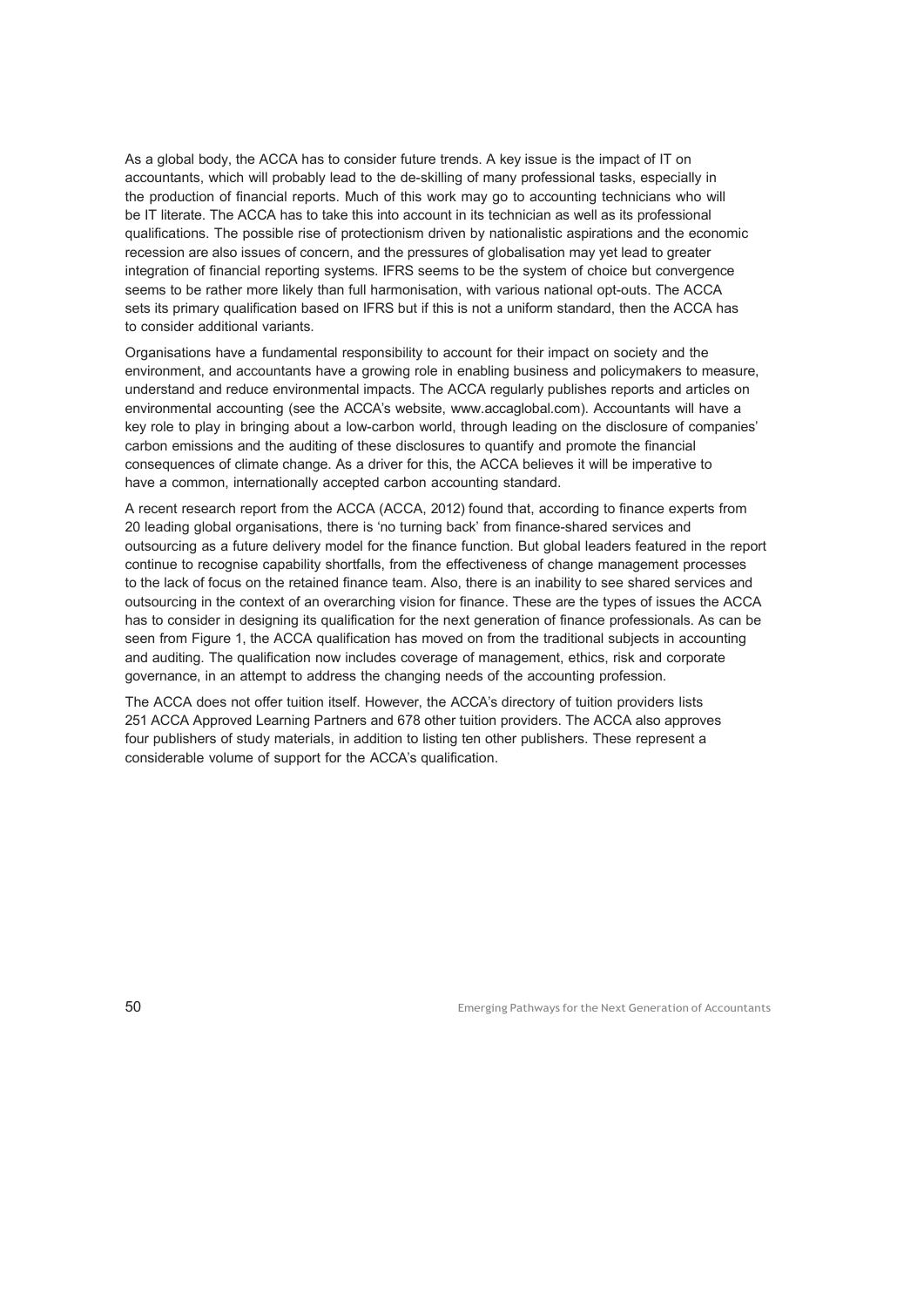#### **Figure 1:** The ACCA's professional qualification



\* These subjects contain some outcomes that relate to the principles of integrated reporting and sustainability.

∆ These subjects include a substantial number of outcomes that underpin principles of integrated reporting and sustainability.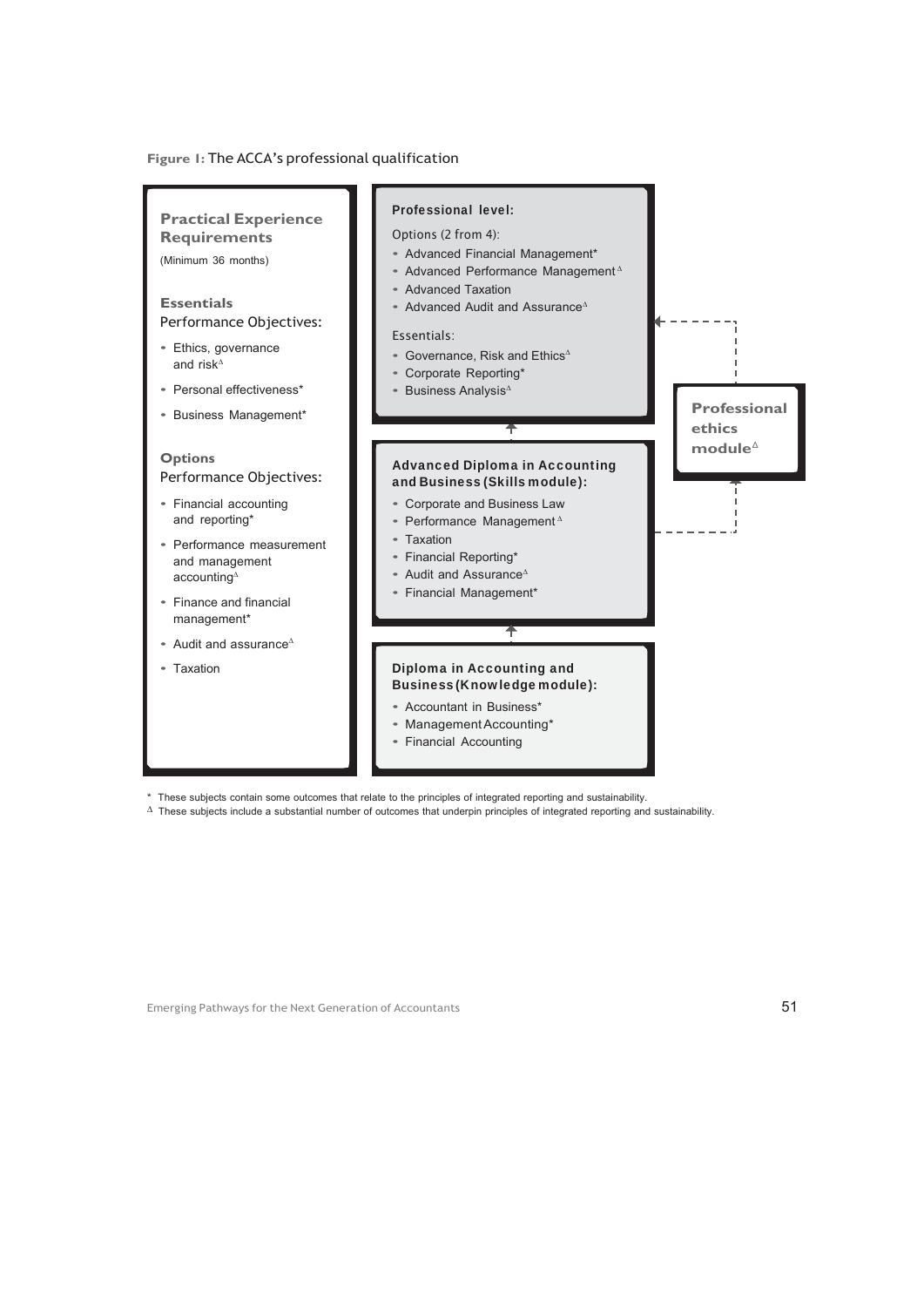# The integration of ethics into the ACCA qualification

The issue of integrating ethics into the ACCA qualification has been a central theme throughout the development of the qualification. The ACCA has already successfully introduced applied ethics education into its existing syllabus throughout many of the higher level papers, but has now developed this much further and given it a much higher profile in the professional qualification and in the FIA suite of qualifications launched in 2011.

Following extensive consultation and benchmarking exercises undertaken by the ACCA where key stakeholders responded to a competence and consultation survey, ethics was identified as a very important area for ACCA stakeholders. Ethics was heavily focused on as a key area of competence by regulatory and advisory bodies, both nationally and internationally. A key challenge for any robust professional accounting qualification therefore is how to make ethics much more prominent. The ACCA has achieved this through a coherent and pervasive multi-pronged approach in accordance with IES 4 (IFAC, 2011) on ethics. This needed to take fully into account recommended best practice, as published in the most recent version of the relevant International Education Practice Statement (IEPS).

The ACCA has therefore followed the Ethics Education Continuum (EEC) approach in developing ethics content, using a flexible, blended approach to incorporating ethics into the new qualification (Leung et al., 2006). This combines the topic approach with the stage-by-stage approach, as included as alternative approaches in IEPS 4 (IAESB, 2007). The ethics education continuum stages include enhancing ethics knowledge; developing ethical sensitivity; improving ethical judgement; and maintaining an on-going commitment to ethical behaviour. The ACCA has developed the ethics aspects of the new qualification by covering each of the above four stages of the continuum through the education syllabus and in the work experience requirement.

The concepts of ethics and professionalism are introduced into the ACCA syllabus in relevant examination papers, starting with a general introduction to ethics, governance and professionalism in the *Accountant in Business* paper, which helps to contextualise the accounting function and the work of accountants within the wider business setting. Ethics is also integrated as appropriate in ten other papers of the 16 papers within the new professional qualification, particularly in law, audit and assurance, taxation, financial management and financial reporting.

The ACCA has also developed an online ethics module for professional students, which is compulsory for new students but which the ACCA strongly recommends transferring students take before they study for the designated *Governance, Risk and Ethics* paper (see below). The purpose of this module is to enhance ethical knowledge through introducing the student to different ethical models and perspectives. Finally, the ACCA has developed *Governance, Risk and Ethics*, a complete examination syllabus in professionalism, ethics and governance. This examination assesses four key areas, namely, governance, internal control and compliance, risk and ethics, and professional values. Students are also required to demonstrate ethical behaviour and sensitivity in the work experience requirements, which are integral to the qualification as a whole. These ethical requirements are given specific prominence as core performance objectives in the practical experience requirement.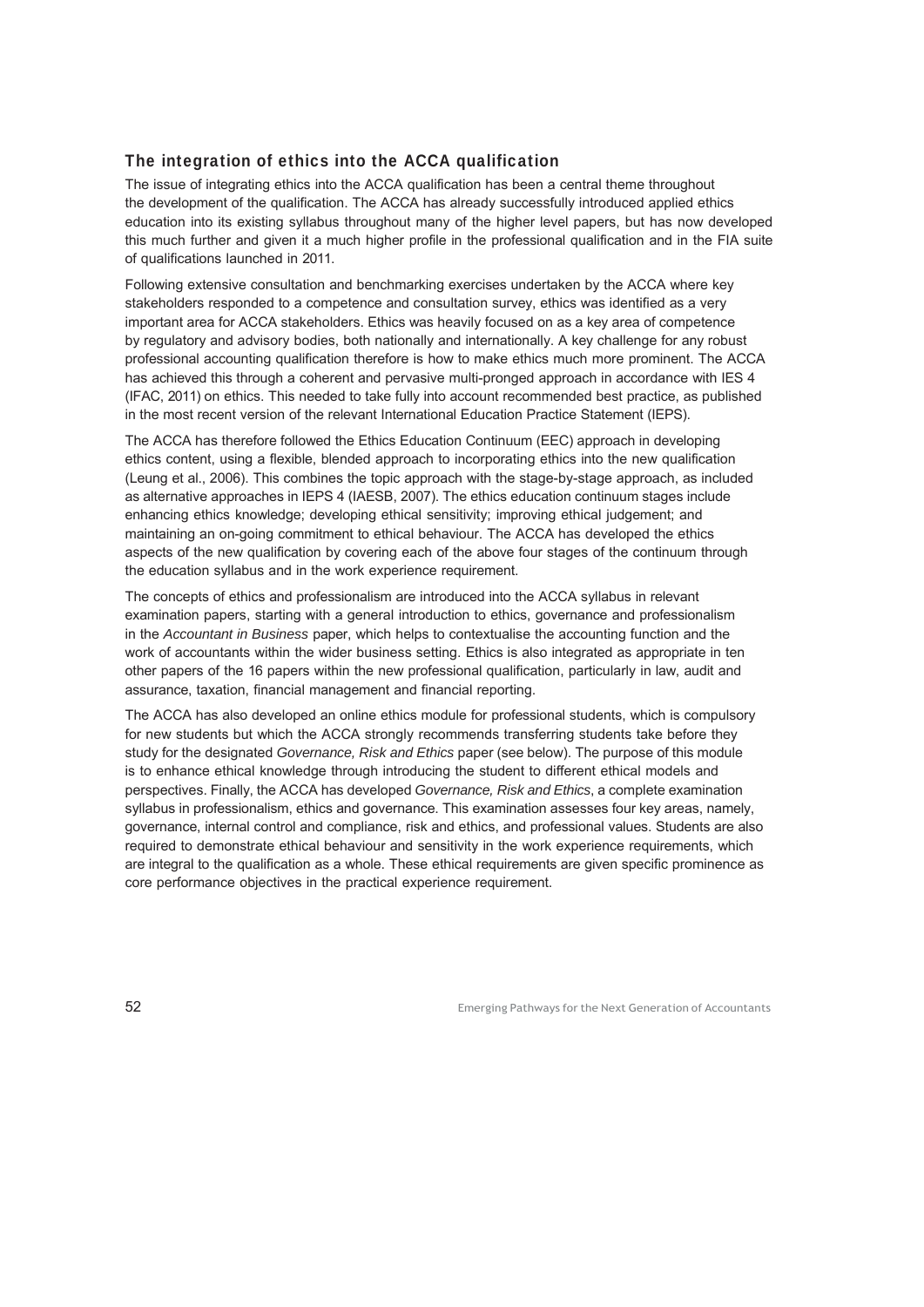# Integrated reporting – A review of developments and implications for the professional accounting curriculum

Many leading professional accounting and governing or advisory bodies, their members and business leaders, are increasingly of the view that corporate reporting around the world needs a fundamental review. The consensus seems to be that the time has come to introduce, more widely, reports that provide a holistic and multi-dimensional representation of the organisation, as provided by 'integrated reporting'. Integrated reporting essentially involves merging a company's annual report, which is its financial information, with a voluntary corporate social responsibility or sustainability report, and further combining those into a single report to show the relationship between financial and nonfinancial performance.

In December 2009, Accounting for Sustainability (A4S) convened a high-level meeting of investors, standard setters, companies, accounting bodies and UN representatives which, combined with the Global Reporting Initiative (GRI), has set up a new body known as the International Integrated Reporting Committee (IIRC, 2010).

Figure 2 shows the framework for an integrated report as listed on the IIRC website.



**Figure 2:** Integrated Reporting Framework

Source: The IIRC website (2011), www.theiirc.org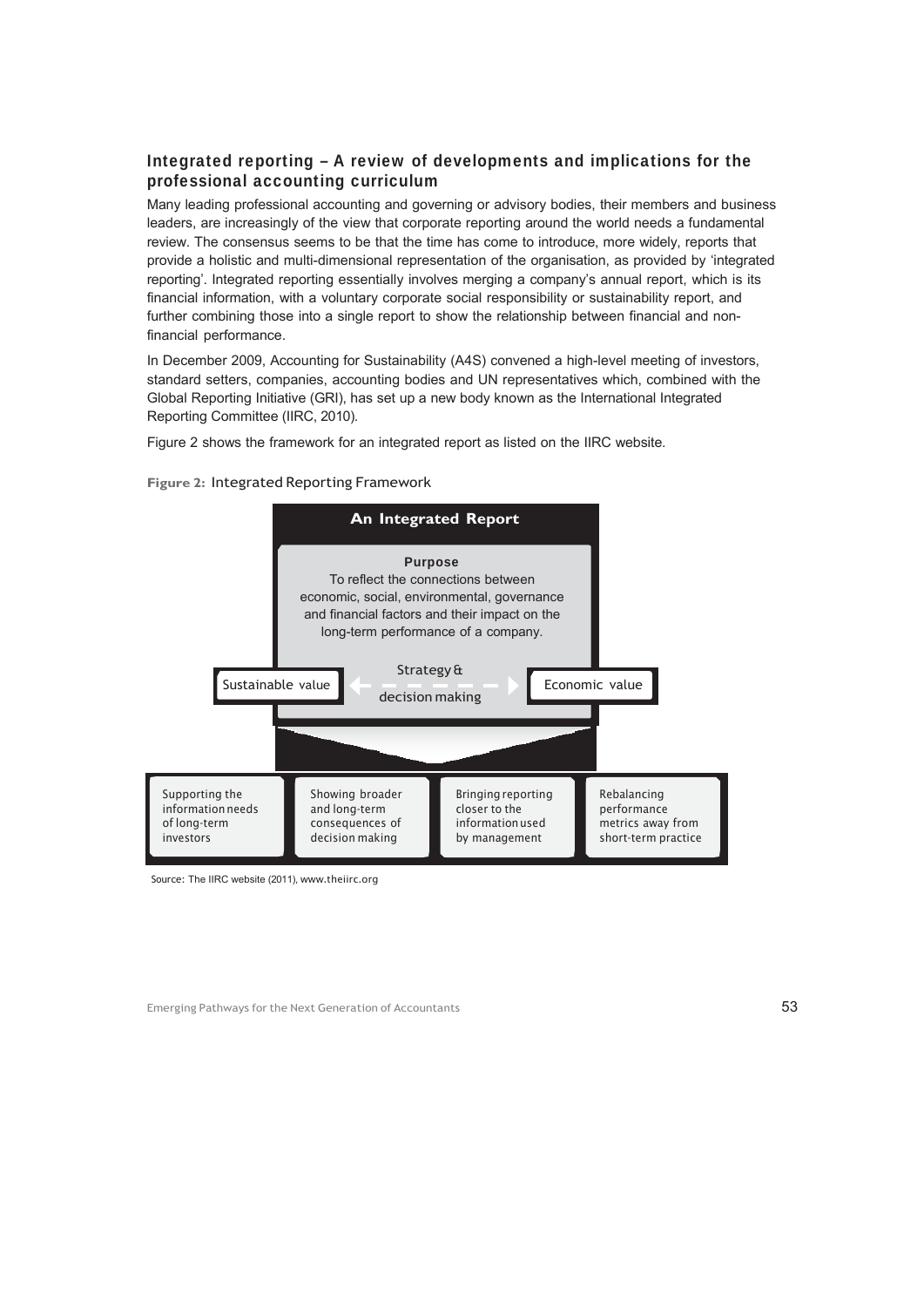Essentially, for a professional accounting curriculum to properly align with the principles of integrated reporting, it must assess the student's knowledge and understanding of the business holistically as an organisation within its environment and the needs of those to whom it is accountable. These needs are now perceived as being broader than those for which the traditional accounting curriculum has catered in the past. The main implication for professional accounting educators is an explicit, if belated signal that the accounting curriculum must draw from a much wider range of business disciplines. It must also incorporate more professional attitudes, as well as technical competences, including ethics and professional values, and become more integrated in its approach to assessment.

The ACCA qualification was restructured in December 2007 and updated in June 2011, on the basis of a major consultation with members, students, employers and tuition providers and from competency surveys and their findings. The range of subjects included, and what they assess, reflects the principles of integrated reporting very closely. The ACCA has a professional-level paper devoted to key principles of integrated reporting, including governance, risk and ethics. ACCA members must also complete a professional ethics module and reflect on the experience as a pre-requisite for entry to membership. In addition, 11 of the 16 ACCA examination syllabuses embed ethical principles, and examiners introduce ethical dimensions into technical requirements to examine the candidate's values and judgement as well as their knowledge. The audit papers also cover governance aspects related to the audit and assurance functions and risk management, internal audit and internal controls.

In other syllabii such as management accounting, performance management, financial management and business analysis, many syllabus outcomes underpin principles of integrated reporting as outlined by the King Committee (2009). These relate to organisational structure and strategy covered in the subject Business Analysis, which examines the ability of the candidate to analyse business opportunities and threats (or risks), and to evaluate strategic objectives based on internal strengths and weaknesses and resource constraints.

#### The impact of IT on education and learning

Within the last decade, we have begun to see the true power of the Internet. Not only does it transmit knowledge and information but, through social networking sites, it can also bring people with common interests together across geographical boundaries. As a result, we are seeing a new global generation of technology-enabled workers. In its recent report, global management consulting firm Booz & Company (Booz, 2010) states that, by 2020, an entire generation will have grown up in a primarily digital world. The first to be born into and brought up in this digital age, they see computers, the Internet, mobile phones, PDAs, texting, tweeting and social networking as part and parcel of their daily lives. In many economies, a technology-enabled world is the only one they have ever experienced. Booz terms this Generation C – 'connected, communicating, content-centric, computerised, communityoriented, always clicking'.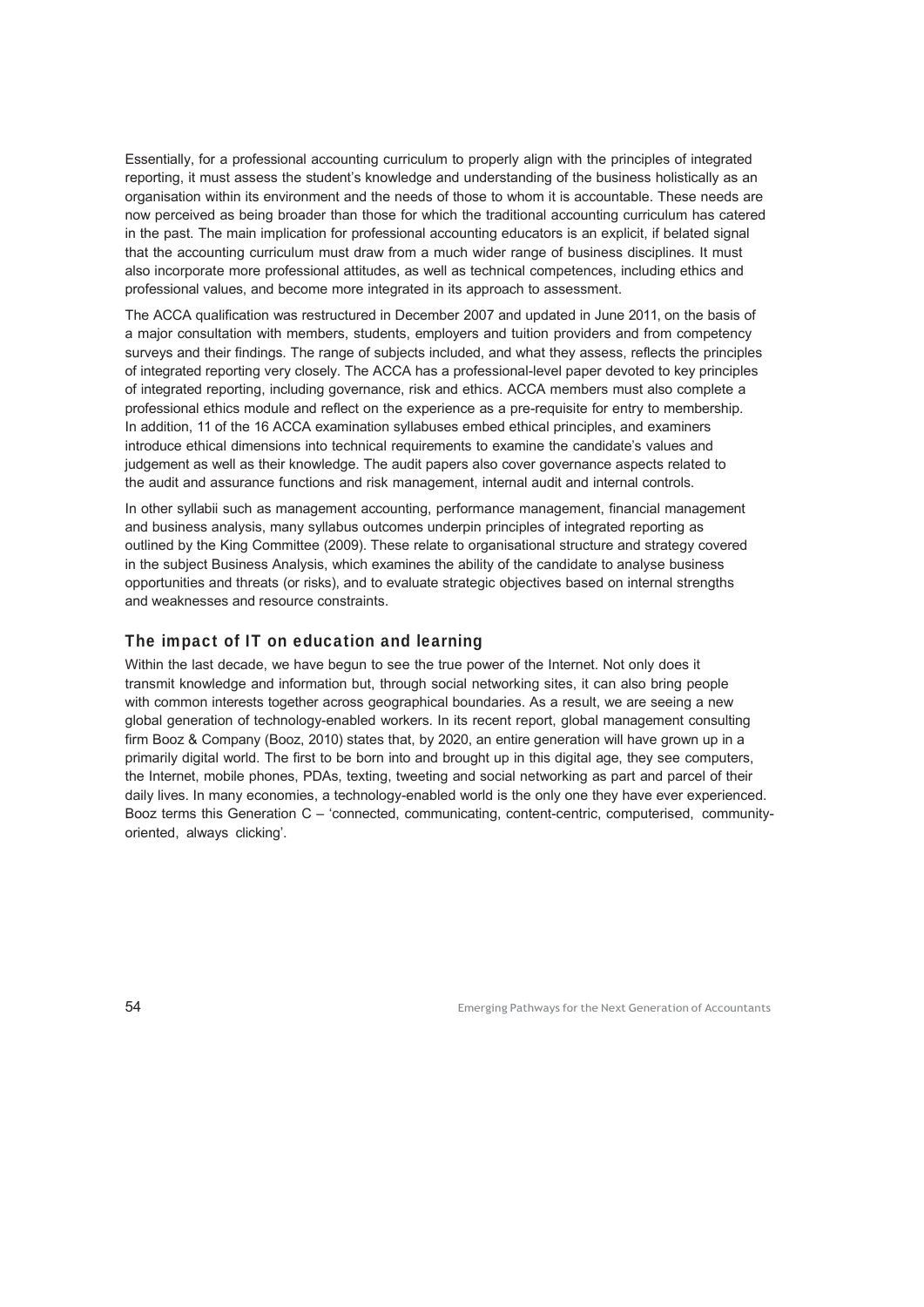As the globalisation of business continues, more companies are made up of highly dispersed workforces, including growing numbers of remote workers. The ability to connect these groups of learners through virtual classrooms and enable them to collaborate is highly valuable, owing to the rich exchange of ideas and experiences.

Online methods offer the capacity to 'blend' forms of learning and assessment in a way that is much more efficient and effective. This can provide an experience so close to that of the real world that it is effectively moving beyond simulation to what is termed 'emulation', an experience that mimics the real world challenges professionals face. It is this synthesis that many professions are already embracing.

The ACCA is therefore exploring more ways to help its qualifications grow and be even more global by exploring the further use of CBEs and E-Assessment. All scripts historically were marked in the United Kingdom to ensure standardisation (other than local tax and law papers). The move to online marking allows markers from around the world to be employed. There has been a three-year development phase, with three papers successfully marked online in June 2009 as a pilot. This was extended to nine papers in December 2009 and now all papers since June 2010 have been marked online. This is done in partnership with a key provider. In June 2011, the ACCA signed an agreement with a provider to begin a long-term project to move all exams online by 2015. The ACCA's move to online delivery will bring greater choice and access for employers and students around the world who choose ACCA qualifications for their professional training.

#### Conclusion

The ACCA is driven by its core values. Size is not the only priority in the ACCA's vision, which includes reputation and influence. Nevertheless, size is an indication that the ACCA's qualification is meeting the needs of employers. The ACCA has grown quite rapidly, especially in the last 20 years. This continued growth is subject to several variables, not all of which are predictable. Examples include the demand for ever higher-level business and management skills amongst finance professionals; the emergence of IT as a major delivery method of both learning and assessment on a global basis to a uniform standard; the emergence of national qualifications in formerly developing countries; the demand from international accounting firms as well as other multinationals for uniform professional accounting qualifications at least in respect of non-regulated functions; the convergence of accounting and auditing standards on international norms; and the demand from growing economies such as China for professional accountants fuelled by the ambitions and aspirations of a new global middle class for international professional accounting qualifications.

Not all of these trends mean that the ACCA will continue to grow as it has done in the past but enough of them point to a continuing and high demand for the ACCA qualification, as long as the ACCA can adapt its qualification early enough and in the right direction. This paper has set out the pathways that have emerged and will continue to emerge with respect to the ACCA qualification, as it continues to position itself as a major global force in the education and training of accountants throughout the world.

Emerging Pathways for the Next Generation of Accountants **55** and the state of the Next Generation of Accountants